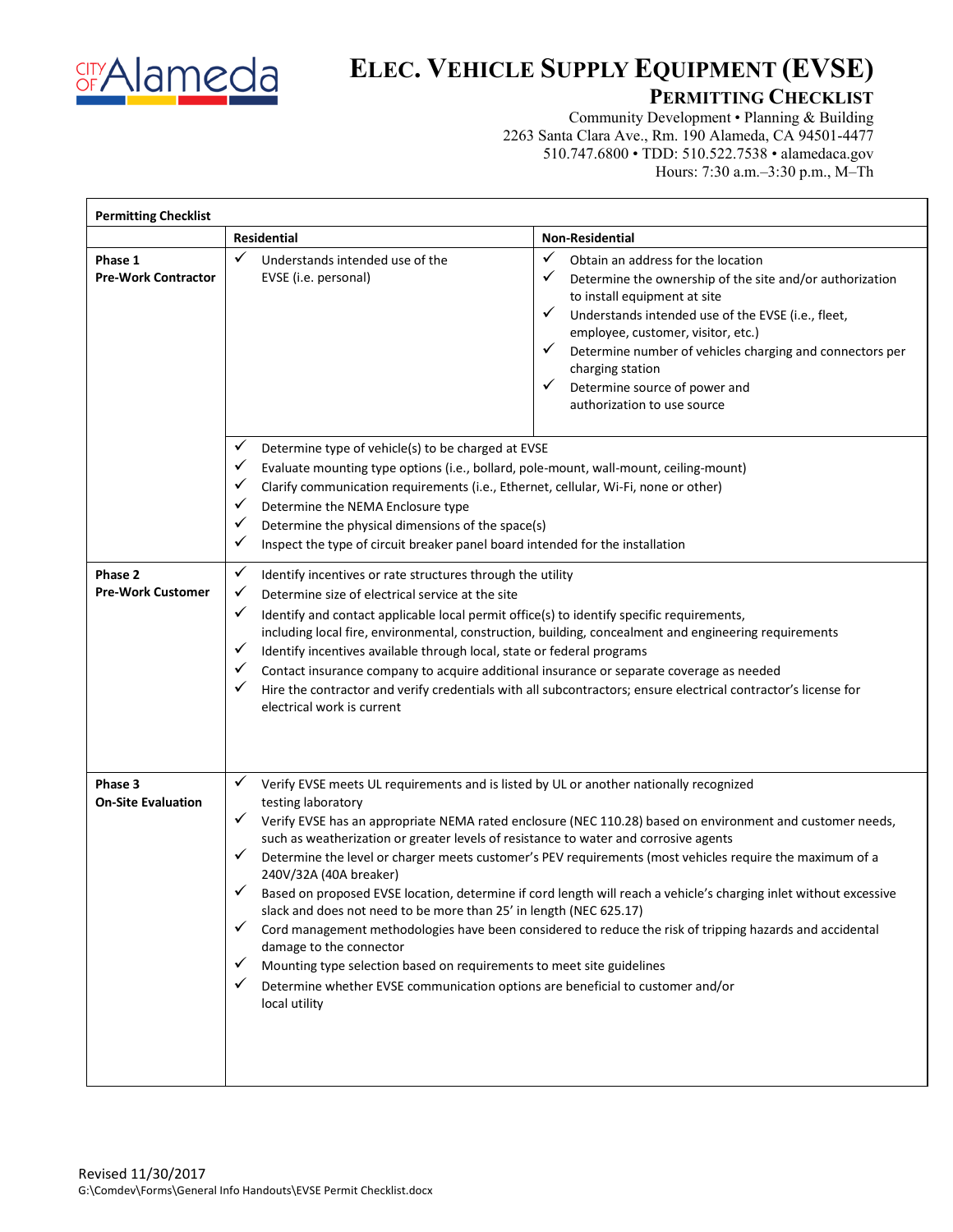

| Phase 4<br><b>On-Site Survey</b> | ✓<br>Ensure overhead doors and vehicle<br>parking spot do not conflict with EVSE | Space(s) should be visible to drivers and<br>pedestrians                                                      |
|----------------------------------|----------------------------------------------------------------------------------|---------------------------------------------------------------------------------------------------------------|
|                                  | <b>location</b>                                                                  | ✓<br>Determine proximity to building entrance (could be                                                       |
|                                  | ✓<br>Place EVSE in a location convenient to                                      | considered an incentive for PEV use)                                                                          |
|                                  | charging port on vehicle and                                                     | $\checkmark$<br>Select spaces proximate to existing                                                           |
|                                  | typical orientation of the vehicle in                                            | transformer or panel with sufficient electrical                                                               |
|                                  | garage (i.e., backed in or head-first)                                           | capacity                                                                                                      |
|                                  | ✓<br>Ensure functionality of lighting in the                                     | ✓<br>EVSE installation should maintain a minimum parking                                                      |
|                                  | garage to meet NEC code 210-70                                                   | space length to comply with local zoning requirements                                                         |
|                                  |                                                                                  | $\checkmark$<br>If available, use wider spaces to reduce the risk of cord                                     |
|                                  |                                                                                  | damage and minimize the intersection of cords with<br>walking paths                                           |
|                                  |                                                                                  | ✓<br>Ensure sufficient lighting at proposed space(s) to reduce                                                |
|                                  |                                                                                  | the risk of tripping and damage to charging station from                                                      |
|                                  |                                                                                  | vehicle impact or vandalism; light levels above two foot                                                      |
|                                  |                                                                                  | candles are recommended                                                                                       |
|                                  |                                                                                  | $\checkmark$<br>Address accessibility requirements (refer to the Plug-In                                      |
|                                  |                                                                                  | Electric Vehicle Infrastructure and Equipment Accessibility<br>section of the Guidebook for more information) |
|                                  |                                                                                  | $\checkmark$<br>Determine availability of space for informative                                               |
|                                  |                                                                                  | signing                                                                                                       |
|                                  |                                                                                  | $\checkmark$<br>EVSE with multiple cords should be placed to avoid                                            |
|                                  |                                                                                  | crossing other parking spaces                                                                                 |
|                                  |                                                                                  | $\checkmark$<br>All available charging station mounting options should be                                     |
|                                  |                                                                                  | considered and optimized for the space<br>✓                                                                   |
|                                  |                                                                                  | Determine if hazardous materials were located at the<br>site                                                  |
|                                  |                                                                                  | <b>PARKING DECKS</b>                                                                                          |
|                                  |                                                                                  | Place EVSE towards the interior of a parking deck to avoid                                                    |
|                                  |                                                                                  | weather-related impacts on equipment                                                                          |
|                                  |                                                                                  | <b>PARKING LOTS</b>                                                                                           |
|                                  |                                                                                  | $\checkmark$<br>Avoid existing infrastructure and landscaping to                                              |
|                                  |                                                                                  | mitigate costs, potential hazards and other negative                                                          |
|                                  |                                                                                  | impacts<br><b>ON-STREET</b>                                                                                   |
|                                  |                                                                                  | ✓<br>Install on streets with high foot and vehicle                                                            |
|                                  |                                                                                  | traffic to mitigate vandalism                                                                                 |
|                                  |                                                                                  | Avoid existing infrastructure to mitigate costs, potential                                                    |
|                                  |                                                                                  | hazards and other negative impacts                                                                            |
|                                  |                                                                                  | $\checkmark$<br>Address accessibility requirements (refer to                                                  |
|                                  |                                                                                  | the Plug-In Electric Vehicle Infrastructure and Equipment                                                     |
|                                  |                                                                                  | Accessibility section of the Guidebook for more<br>information)                                               |
|                                  |                                                                                  |                                                                                                               |
|                                  |                                                                                  | ✓<br>For pull-in spaces, EVSE should be placed in front of the                                                |
|                                  |                                                                                  | space and either centered on the space if placed between                                                      |
|                                  |                                                                                  | two spaces (if two connectors are available); EVSE with                                                       |
|                                  |                                                                                  | more than two connectors should not be used in on-<br>street applications                                     |
|                                  |                                                                                  | $\checkmark$<br>For parallel parking locations, the charging station should                                   |
|                                  |                                                                                  | be installed at the front third of the parked vehicle and                                                     |
|                                  |                                                                                  | based on the direction of traffic flow; EVSE with a single                                                    |
|                                  |                                                                                  | connector is recommended to reduce potential trip                                                             |
|                                  |                                                                                  | hazards                                                                                                       |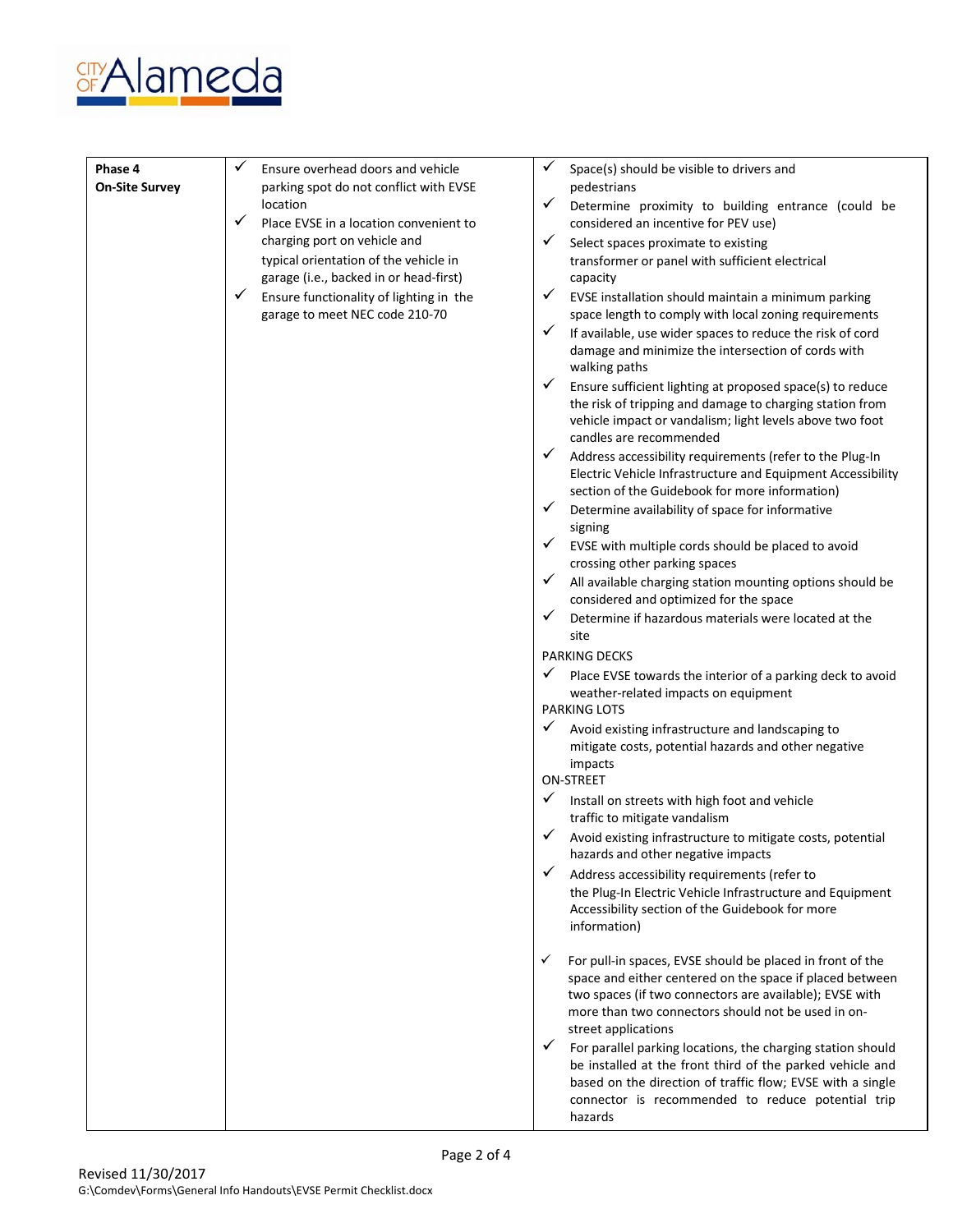

| Phase 4<br><b>On-Site Survey</b>                         | ✓<br>Mount the connector at a height between 36" and 48" from the ground (NEC 625.29)<br>unless otherwise indicated by the manufacturer<br>✓<br>Install wall or pole-mount stations and enclosures at a height between 36" and 48"<br>✓<br>Ensure sufficient space exists around electrical equipment for safe operation and maintenance (NEC<br>110.26); recommended space is 30" wide, 3' deep and 6'6" high<br>✓<br>Minimize tripping hazards and utilize cord management technologies when possible<br>✓<br>Equipment operating above 50 volts must be protected against physical damage (NEC 110.27); ensure<br>the vehicle is out of the line of vehicle travel and use wheel stops or other protective measures<br>✓<br>EVSE must be located such that ADA routes maintain a pathway of 36" at all times                                                                                                                                                                                                                                                                                                                                                                                                                                                                    |  |
|----------------------------------------------------------|------------------------------------------------------------------------------------------------------------------------------------------------------------------------------------------------------------------------------------------------------------------------------------------------------------------------------------------------------------------------------------------------------------------------------------------------------------------------------------------------------------------------------------------------------------------------------------------------------------------------------------------------------------------------------------------------------------------------------------------------------------------------------------------------------------------------------------------------------------------------------------------------------------------------------------------------------------------------------------------------------------------------------------------------------------------------------------------------------------------------------------------------------------------------------------------------------------------------------------------------------------------------------------|--|
| Phase 4<br><b>Contractor Installation</b><br>Preparation | Price quote submitted to customer and approved including utility upgrades<br>Order equipment<br>Provide stamped engineering calculations as needed<br>Provide site plan modification with diagrams as necessary<br>Complete all necessary service upgrades and/or new service assessments<br>Complete permit applications as required by local permitting department<br>Ensure permit is approved and collected<br>Schedule all necessary contract work (i.e., boring, concrete and/or paving restoration) and utility work<br>(i.e., utility marking, service upgrade, new service and/or meter pull)<br>Ensure utility marking of existing power lines, gas lines or other infrastructure is completed and<br>utilize "call before you dig" services                                                                                                                                                                                                                                                                                                                                                                                                                                                                                                                             |  |
| Phase 5<br>Installation                                  | ✓<br>✓<br>Residential garages may permit the use of<br>Run conduit from power source to station location<br>nonmetallic-sheathed cable in<br>✓<br>For EVSE greater than 60 amperes, a separate<br>lieu of conduit<br>disconnect is required (NEC 625.23) and should be<br>installed concurrently with conduit and visible from<br>the EVSE                                                                                                                                                                                                                                                                                                                                                                                                                                                                                                                                                                                                                                                                                                                                                                                                                                                                                                                                         |  |
|                                                          | ✓<br>Post permit at site in visible location<br>✓<br>Remove material to run conduit and/or wiring (i.e., drywall, insulation, pavers, concrete, pavement, earth,<br>etc.<br>✓<br>Contractors are encouraged to examine requirement for installation sites and types of wiring in Chapter 3 of<br>the NEC<br>✓<br>Pull wiring; charging stations require a neutral line and a ground line and equipment is considered to be a<br>continuous load<br>✓<br>Conductors should be sized to support 125% of the rated equipment load (NEC 625.21)<br>✓<br>Preparing mounting surface and install per equipment manufacturer instructions<br>Floor-mount: typically requires a concrete foundation with J-bolts on station base; place with space to allow<br>conductors to enter through the base<br>$\checkmark$<br>Wall/pole/ceiling-mount: install brackets for mounting of the equipment<br>✓<br>Install bollard(s) and/or wheel stop(s) as needed<br>Install informative signage to identify the EVSE and potential trip hazards<br>✔<br>Install additional electrical panels or subpanels as needed<br>✔<br>✓<br>Install service upgrades, new service and/or new meter as needed; utility may also pull a meter to allow for<br>charging station wires to be connected to a panel |  |